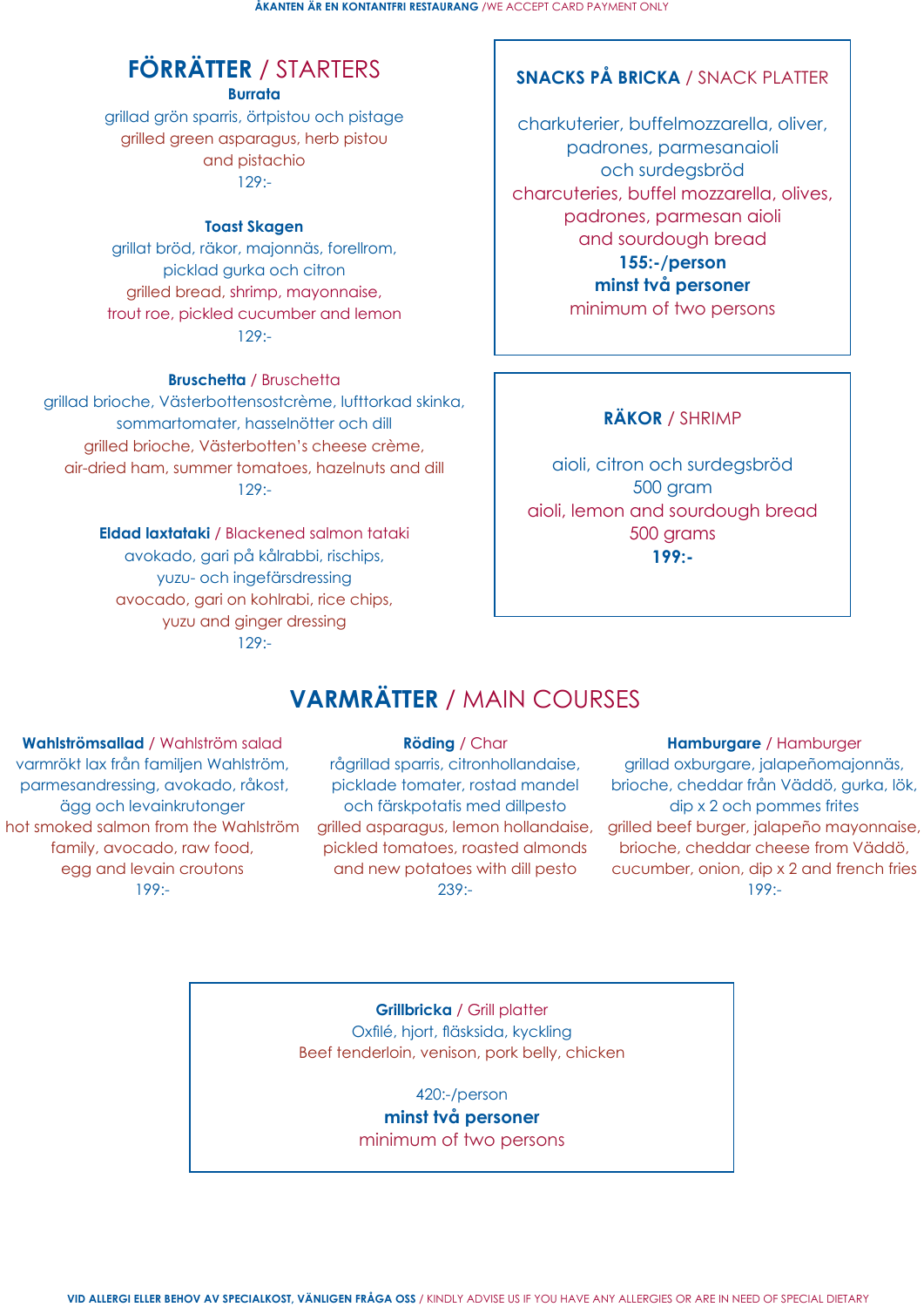## **FRÅN GRILLEN** / FROM THE GRILL

**Oxfilé** / Beef tenderloin **399:-** 180 g, den ädlaste av nötdetaljer (BR) 180 g, the most noble cut (BR)

**Serveras med béarnaisesås, grillade grönsaker, sallad med parmesan, grillpesto och pommes frites eller potatisgratäng Served with béarnaise sauce, grilled vegetables, salad with parmesan, grill pesto and french fries or potato gratin**

> **Entrecôte** / Rib eye **329:-** 275 g KLASS 4, fet detalj med insprängt fett (SE) 275 g, fat cut with intermixed fat (SE)

> > **Hjort tri-tip** / Venison tri-tip **299:-** 180 g, mör bakre detalj (NZ) 180 g, tender rear cut (NZ)

**Kyckling** / Chicken **199:-** 185 g, bankad kycklingsteak (SE) 185 g, pounded chicken steak (SE)

**Fläsksida** / Pork belly **215:-** 200 g, fet detalj från grisens sida (SE) 200 g, fat cut from the side of the pig (SE)

**Jordgubbar / Strawberry** Madeleine, ingefärsglass, rabarber och krossade drömmar Madeleine, ginger ice cream, rhubarb and crushed dream cookies 99:-

**Lammracks** / Lamb racks **310:-** 275 g, lammentrecôte på ben (GB) 275 g, lamb rib eye on the bone (GB)

**Pannacotta / Pannacotta** vanilj, hjortron och kanelbullekrutonger vanilla, cloudberries and cinnamon bun croutons 75:-

**Portabello** / Portabello **199:-** 180 g, confiterad (IT) 180 g, confit (IT)

### **Mer goda grejer** / Savory sides

grillad majs med parmesan 65:-/vitlökssmör 35:-/chilimajonnäs 35:-/parmesanaioli 35: barbecuesås 35:-/tryffelsmör 45:-/ café de Paris-smör 35: grilled corn with parmesan 65:-/garlic butter 35:-/chili mayonnaise 35:-/parmesan aioli 35: barbecue sauce 35:-/truffle butter 45:-/café de Paris butter 35:-

## **DESSERTER** / DESSERTS

**Chokladbrûlée** / Chocolate brûlée tiramisùglass, hallon och chokladsmulor

tiramisù ice cream, raspberries and chocolate crumbs 99:-

> **Glass och sorbet** / Ice cream and sorbet med smul / with crumbs 55:- per kula / per scoop

**Tryffel x 2** / Truffle x 2 serveras med kaffe och 4 cl rom / served with coffee and 4 cl rum 175:-